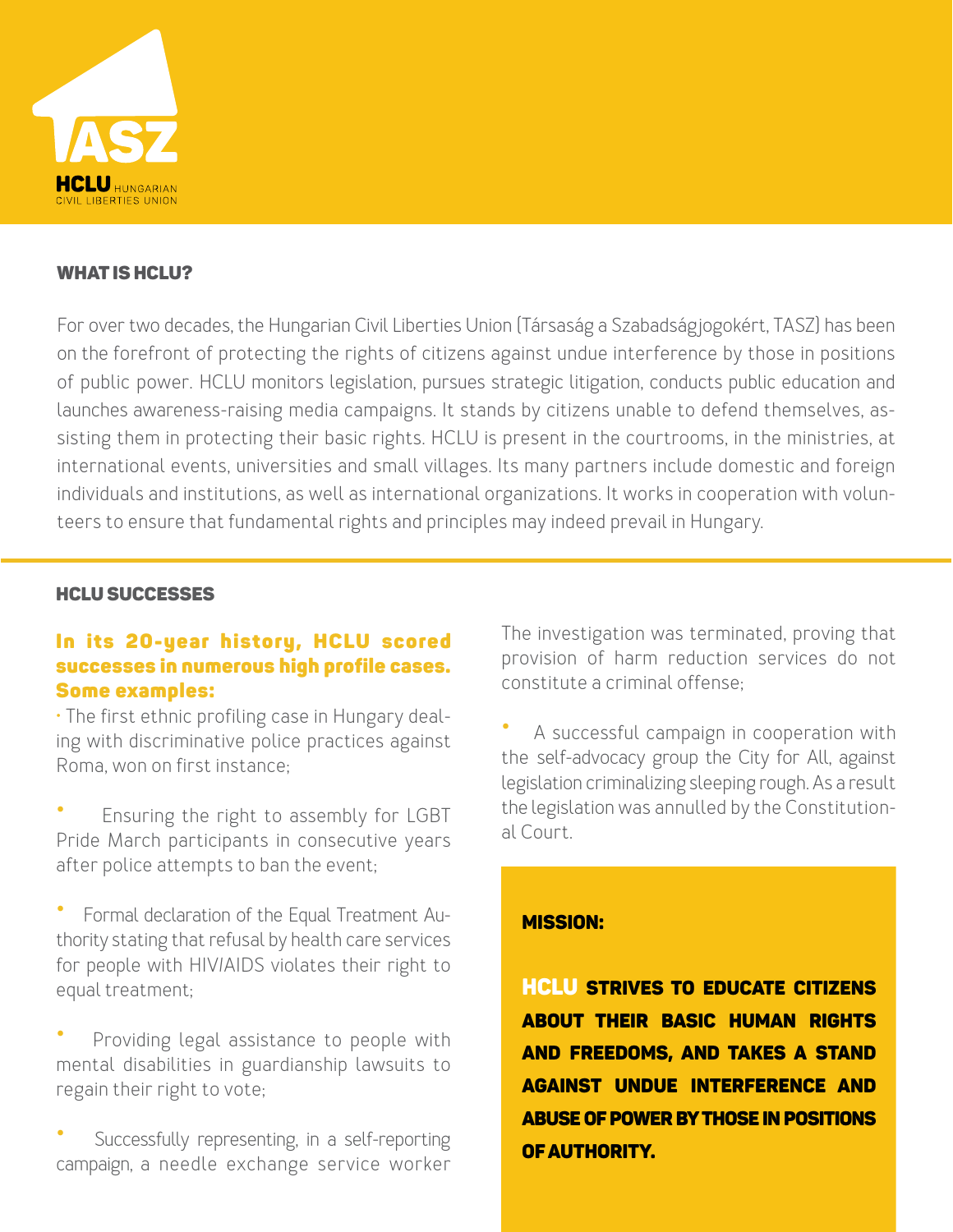# HCLU at the European Court of Human Rights:

• TASZ v. Hungary – the Court ruled that retaining certain public data violates freedom of expression;

• Uj Peter v. Hungary – According to the Court's conviction for libel of a journalist, describing the quality

of a certain wine as 'shitty' constitutes a violation of freedom of expression;

• In Ternovszky v. Hungary the Court ruled that the right to choose the circumstances of giving birth,

including home birth, is protected under the right to respect for private and family life;

• Kiss Borbála v. Hungary - According to the Court police brutality against a Romani woman constitutes a violation of the prohibition of torture in Article 3.



## ACTIVITIES:

Since its establishment, HCLU's activities cover two major areas: [1] the protection of civil liberties, including the freedom of speech, the right to protest, freedom of information, privacy rights, etc.; and [2] safeguarding equality under the protection of the law for the most disadvantaged groups: the Roma, people living with HIV / AIDS, LGBTQI people, drug users, and people with mental disabilities.

## In order to carry out its tasks and responsibilities, the HCLU utilizes numerous tools:

- legal advocacy (letters, negotiations, opinion letters, participation in certain governmental work groups);
- monitoring the implementation and enforcement of certain legislation;
- legal aid service and strategic litigation;
- public education activities and legal empowerment trainings;

awareness raising and contribution to the public discussion of issues of concern (report, policy papers, advocacy videos, media campaigns).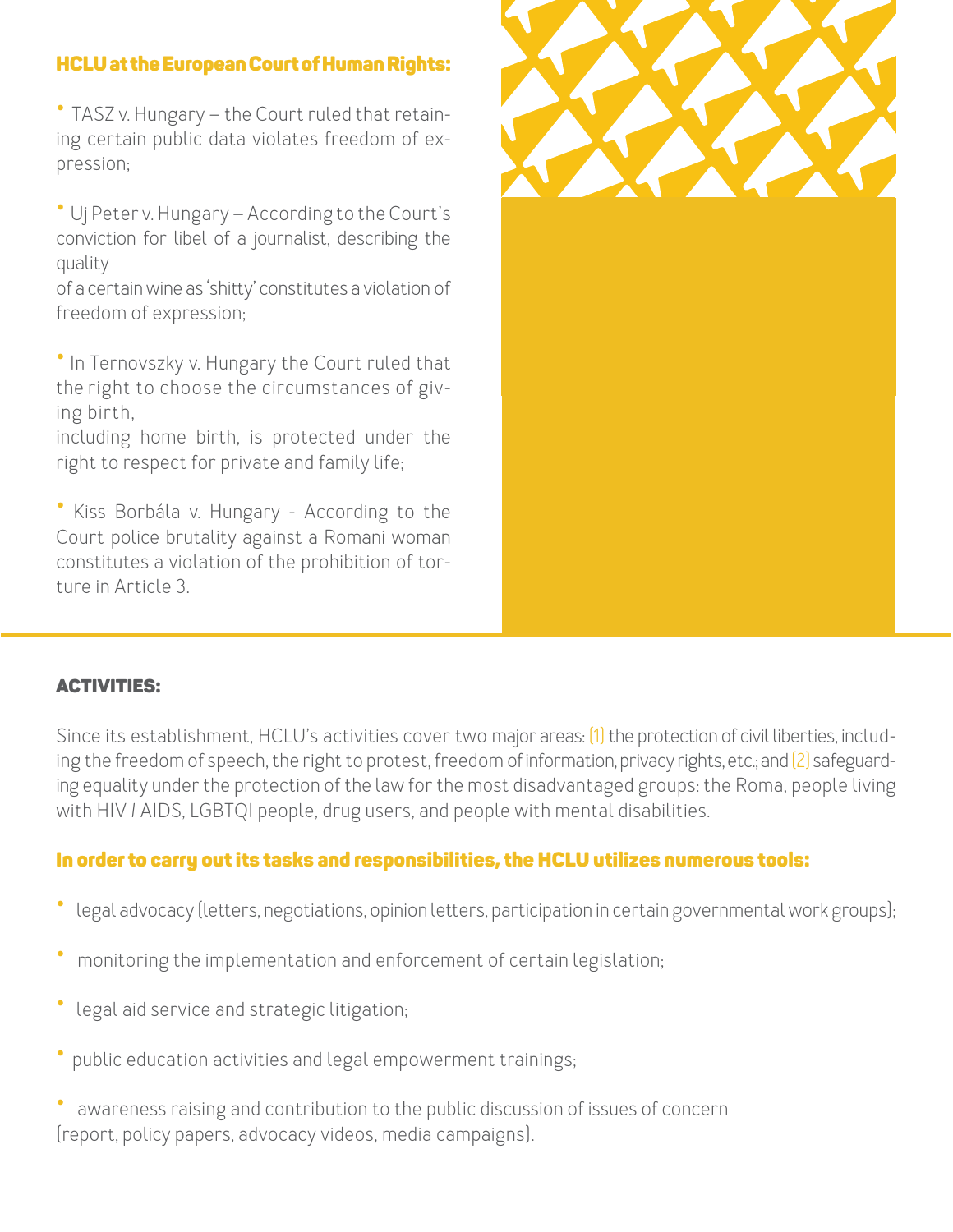## AWARDS:

The HCLU has won numerous awards for its activities. The Sozial Marie prize rewards social innovations: the HCLU won for its Mediamonitor project (2007), Disability Rights Program (2012) and the coalition with the City for All against the criminalization of homelessness (2013). The HCLU won two awards from the Erste Foundation Award for Social Integration (Practitioners' Award for Advocacy, 2011; Honorary Award for the Roma Program, 2011) and was a finalist with its Crisis intervention at Gyöngyöspata project, in 2013. Our video advocacy team has also won several awards at competitions hosted by Kreatív: an Online Video Award 2nd best prize for Children of the canals: HIV epidemic among drug users in Romania (2014), an Online Video Award for Room in the 8th district (2015).

## CURRENT STRATEGY:

Following the 2010 elections, the government of Hungary gradually weakened the democratic institutional system established after 1989, eliminated the system of checks and balances, and regularly violated fundamental rights. The government is increasingly involved in serious conflicts with the European Union and institutions of the Council of Europe. The country is steadily moving towards having an authoritarian government. In response to constitutional de-construction, the HCLU has strengthened its Political Freedoms activities and launched its Political Participatory Rights Program to monitor the implementation of the new electoral legislation. The goals are to expand the scope of political freedoms; protect privacy from illegal political invasion; improve the rule of law; legal empowerment; and foster political participatory rights. The opening of the second term of the Orban government in 2014 has seen even more challenges: new impetus was given to questioning the credibility and hindering the independent financing of autonomous civil organizations still representing a counterbalance to the government. The organization continues implementing its strategy adopted in 2014 by putting greater emphasis on its public education and awareness-raising activities, and by playing a leading role in responding to the campaign against independent civil society.

### ORGANIZATIONAL STRUCTURE:

HCLU is led by Executive Director, Ms. Stefania Kapronczay and Director of Programs, Mr. Mate Daniel Szabo. They share the responsibility of overseeing the legal and policy work of the HCLU's programs. The Executive Director is solely responsible for operations of the organization. HCLU's daily operations are run by a staff of 30: heads of programs, program officers, a communication team, a video advocacy team, attorneys, administrative staff, and fundraising staff. The organization also has a strong and active volunteer base with close to 100 members. The directors are appointed by a five-member Board. Members of the Board are elected by the General Assembly of the association.